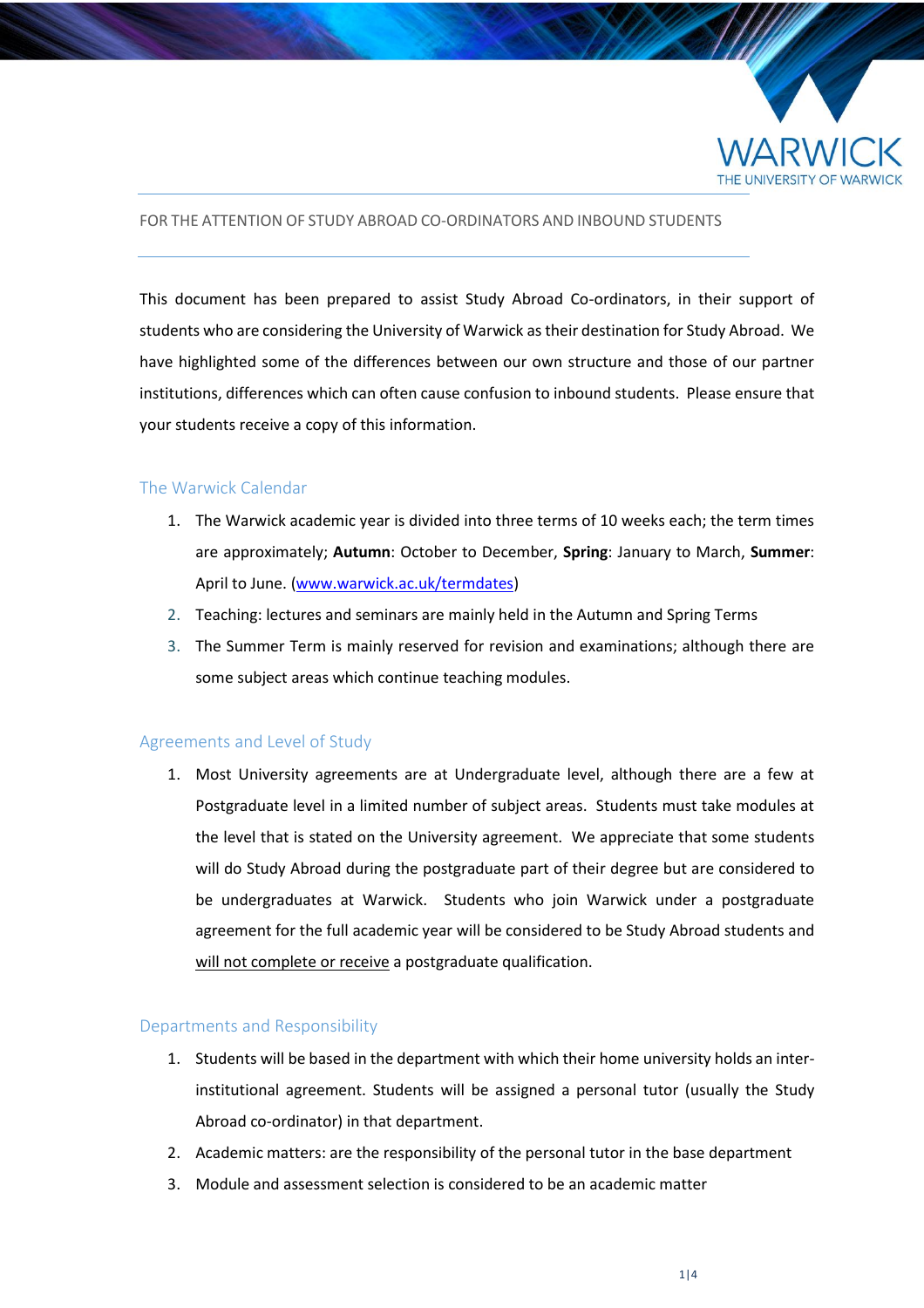- 4. Administrative issues: are the responsibility of the Study Abroad Team in the Office for Global Engagement
- 5. Students should carefully research module availability and keep in mind that subject departments at Warwick may not correspond to subject areas in the home University.
- 6. Some subject areas may give priority to students who are based with them.

### Expectations

- 1. Workload: The standard workload for a student at Warwick is 4 full modules (120 CATS/60 ECTS). Inbound students should meet this expectation. Students wishing to take a reduced workload to allow them to undertake research will need to provide endorsement from their home Study Abroad Co-ordinator, together with acknowledgement from the Study Abroad Co-ordinator in their base department at Warwick.
- 2. Students may request to Audit modules, this will not carry any credit.
- 3. Students will not be allowed to take modules in excess of 120 CATS/60 ECTS: this is the full load for our home students, and our experience tells us that inbound students, who already have to adapt to a new system, are strongly disadvantaged if they try to do too much. Please remember that each module will require extensive weekly reading as well as active participation in seminars (including some individual or group presentations).

#### Modules and Assessment

- 1. Most modules are year-long, meaning that students have a wider selection of modules if they start their placement September/October. Arriving in January may restrict module availability and students are advised to consider the part-year module handbook very carefully.
- 2. Special Assessment methods are available for students who leave Warwick prior to the Summer Term or who do not complete a full academic year. Special Assessment methods can consist of written exams, the submission of individual essays, or other types of tests, where appropriate. Part-year methods of Assessment can be viewed at: [www.warwick.ac.uk/studyabroad/inbound/modules/partyearstudents-examinationmethods/](http://www.warwick.ac.uk/studyabroad/inbound/modules/partyearstudents-examinationmethods/)
- 3. Credit is given in CATS: one ECTS is equivalent to two CATS.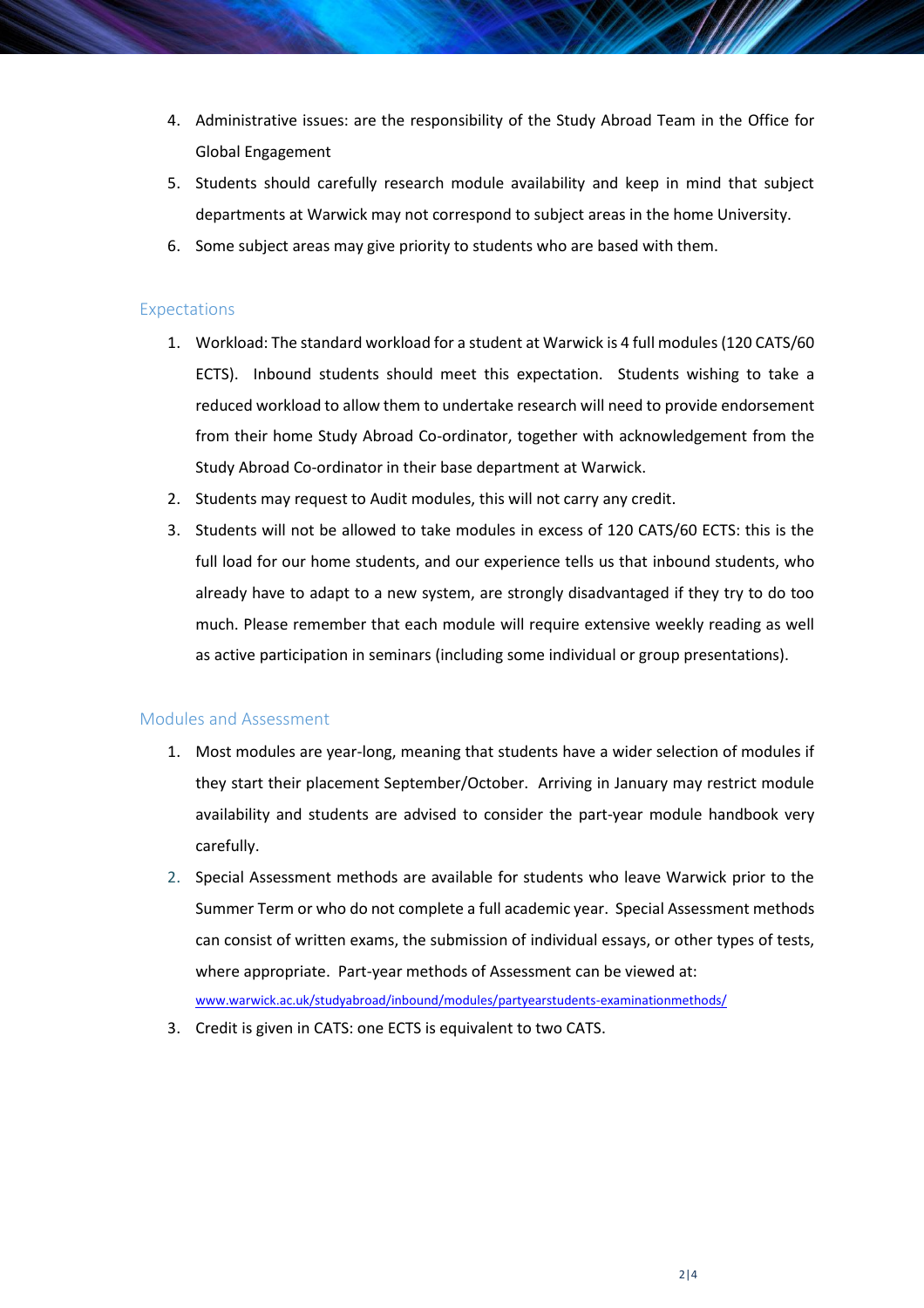4. Full modules (full academic year) are normally 30 CATS (15 ECTS); half modules are counted as 15 CATS (7.5 ECTS); for part-year students, we will calculate relevant percentages of these, the weighting used is 40% for Autumn Term, 40% for Spring Term and 20% for Summer term:

| a. Autumn only 40% of the total CATS credits | workload = $48$ CATS |
|----------------------------------------------|----------------------|
|                                              |                      |

- b. Autumn and Spring 80% of the total CATS credits workload = 96 CATS
- c. Spring Only 40% of the total CATS credits workload = 48 CATS
- d. Spring and Summer 60% of the total CATS credits workload = 72 CATS
- e. Full Year 100% of the total CATS credits workload = 120 CATS
- 5. Non Base Departments: selection of modules outside of your base department are registered on arrival at Warwick and will be done on a ' $1<sup>st</sup>$  come,  $1<sup>st</sup>$  served basis'. Some modules will require students to have completed 'pre-requisite' learning and they may be required to provide a transcript of studies as evidence of this. Some departments are unable to accommodate part-year students, students based outside of that department, or may be able to offer only limited module selections. We would recommend that all students research this prior to joining Warwick to ensure that they are able to meet the requirements of their home University.

English and Comparative Literary Studies: students based outside of this department will only be allowed to take 1 English and Comparative Literary Studies module. Due to specific restraints only suitably qualified students will be accepted.

Warwick Business School: students based outside of this department will only be allowed to take 1 Warwick Business School module. Due to specific restraints only suitably qualified students will be accepted.

- 6. Deadlines for the submission of assessed work: rules are applied very strictly and no exceptions can be made by individual tutors. All modules will have different requirements and each department will manage the operation of this autonomously. Students should make themselves aware of the deadlines and requirements. If a student cannot meet a set deadline, they need to make sure they request an extension, in advance. Extensions will only be granted in exceptional circumstances.
- 7. Study Abroad students have no right of re-sit. [www.warwick.ac.uk/quality/categories/examinations/policies/k\\_examinationarrangementsforvisitingandexc](http://www.warwick.ac.uk/quality/categories/examinations/policies/k_examinationarrangementsforvisitingandexchangestudents/) [hangestudents/](http://www.warwick.ac.uk/quality/categories/examinations/policies/k_examinationarrangementsforvisitingandexchangestudents/)